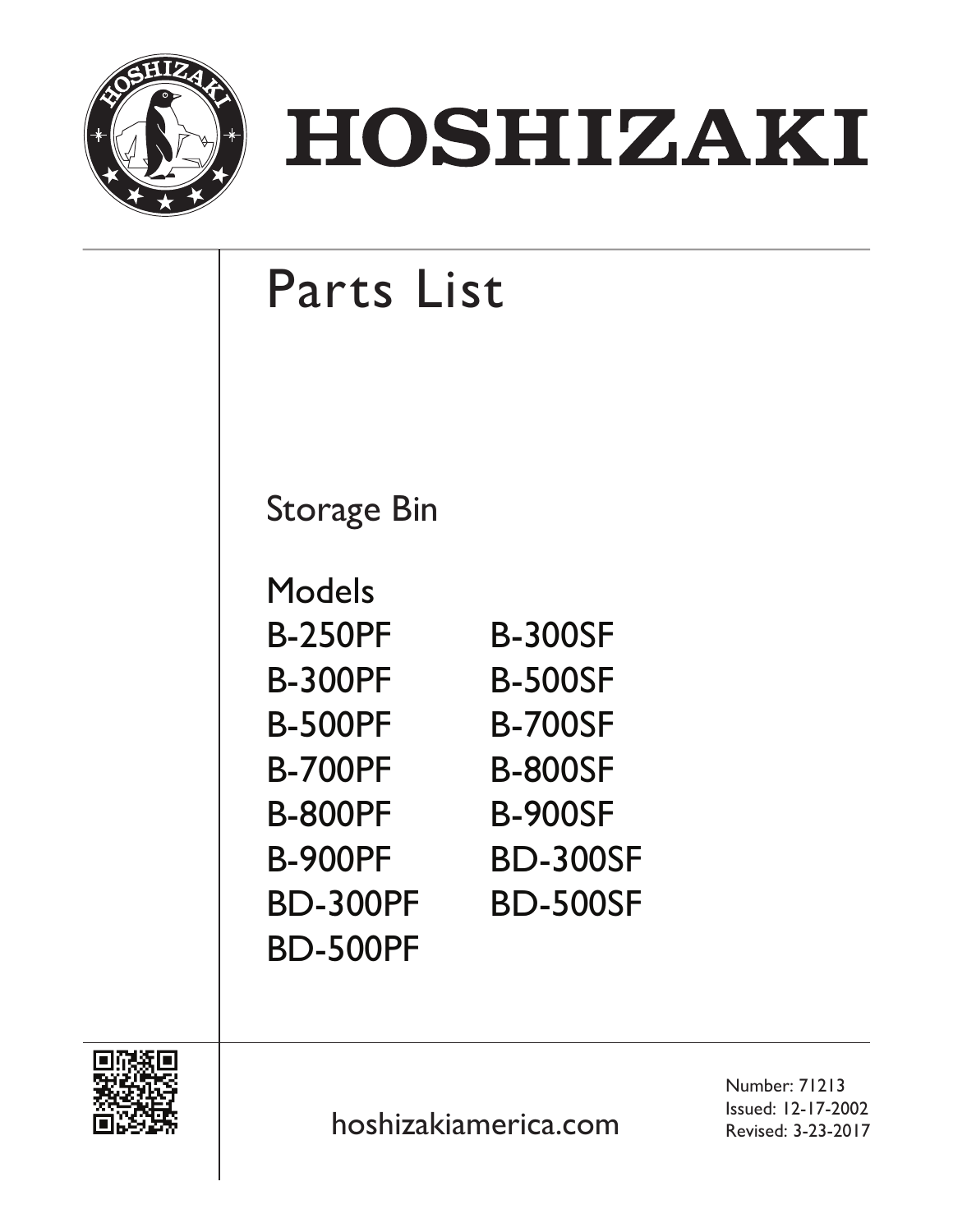### **CONTENTS**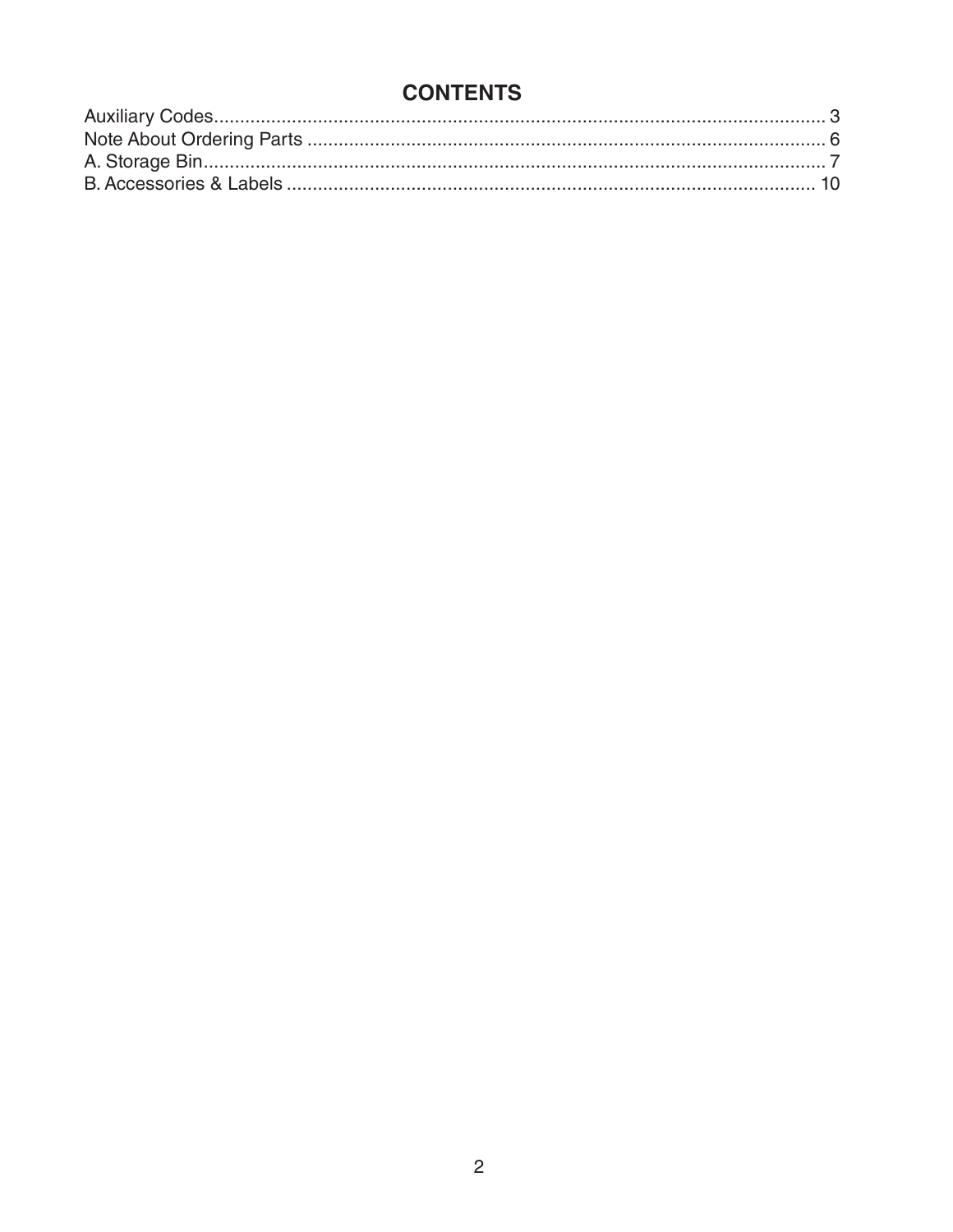### <span id="page-2-0"></span>**Auxiliary Codes**

### **B-250PF**

| L-5             | August 2001              |
|-----------------|--------------------------|
| M-5             | February 2002            |
| N-5             | December 2002            |
| $P-5$           | December 2003            |
| $Q-5$           | December 2004            |
| $R-5$           | December 2005            |
| $S-5$           | January 2007             |
| T-5             | January 2008             |
| $U-5$           | January 2009             |
| V-5             | January 2010             |
| $A-5$           | January 2011             |
| $B-5$           | January 2012             |
| $C-5$           | January 2013             |
| $D-5$           | January 2014             |
| $E-5$           | January 2015             |
| E-6             | August 2015              |
| $F-5$           | January 2016             |
| $G-5$           | January 2014             |
| <b>B-300PF</b>  |                          |
| $L-5$           | <b>July 2001</b>         |
| M-5             | December 2001            |
| N-5             | December 2002            |
| $P-5$           | December 2003            |
| $Q-5$           | December 2004            |
| $R-5$           | December 2005            |
| $S-5$           | January 2007             |
| T-5             | January 2008             |
| $U-5$           | January 2009             |
| $V-5$           | January 2010             |
| $A-5$           | January 2011             |
| $B-5$           | January 2012             |
| $C-5$           | January 2013             |
| $D-5$           | January 2014             |
| D-6             | March 2014               |
| $E-5$           | January 2015             |
| $E-6$           | August 2015              |
|                 |                          |
| $F-5$           | January 2016             |
| $G-5$           | January 2017             |
| <b>BD-300PF</b> |                          |
| $A-5$           | April 2011               |
| $D-5$           | April 2014               |
| $E-5$           | February 2015            |
| $E-6$           | October 2015             |
| $F-5$<br>$G-5$  | May 2016<br>January 2017 |

### **B-500PF**

| D-JUULL         |                  |
|-----------------|------------------|
| $L-5$           | <b>June 2001</b> |
| M-5             | December 2001    |
| N-5             | December 2002    |
| P-5             | December 2003    |
| $Q-5$           | December 2004    |
| $R-5$           | December 2005    |
| $S-5$           |                  |
|                 | January 2007     |
| $T-5$           | January 2008     |
| $U-5$           | January 2009     |
| V-5             | January 2010     |
| $A-5$           | January 2011     |
| <b>B-5</b>      | January 2012     |
| $C-5$           | January 2013     |
| D-5             | January 2014     |
| $E-5$           | January 2015     |
| E-6             | August 2015      |
| $F-5$           |                  |
|                 | January 2016     |
| $G-5$           | January 2017     |
| <b>BD-500PF</b> |                  |
| A-5             | <b>July 2011</b> |
| B-5             | April 2015       |
| $C-5$           |                  |
|                 | April 2013       |
| $D-5$           | January 2014     |
| E-5             | January 2015     |
| E-6             | September 2015   |
| F-5             | February 2016    |
| $G-5$           | January 2017     |
| <b>B-700PF</b>  |                  |
|                 |                  |
| L-5             | <b>June 2001</b> |
| M-5             | December 2001    |
| N-5             | December 2002    |
| $P-5$           | December 2003    |
| $Q-5$           | December 2004    |
| $R-5$           | December 2005    |
| $S-5$           | January 2007     |
| $T-5$           | January 2008     |
| $U-5$           | January 2009     |
| $V-5$           | January 2010     |
| A-5             | January 2011     |
|                 |                  |
| $B-5$           | January 2012     |
| $C-5$           | January 2013     |
| $D-5$           | January 2014     |
| $E-5$           | January 2015     |
| $E-6$           |                  |
|                 | August 2015      |
| $F-5$           | January 2016     |

### **B-800PF**

| $L-5$          | <b>June 2001</b> |
|----------------|------------------|
| M-5            | December 2001    |
| N-5            | December 2002    |
| $P-5$          | December 2003    |
| Q-5            | December 2004    |
| $R-5$          | December 2005    |
| $S-5$          | January 2007     |
| $T-5$          | January 2008     |
| $U-5$          | January 2009     |
| $V-5$          | January 2010     |
| $A-5$          | January 2011     |
| $B-5$          | January 2012     |
| $C-5$          | January 2013     |
| $D-5$          | January 2014     |
| $E-5$          | January 2015     |
| $E-6$          | August 2015      |
| $F-5$          | January 2016     |
| $G-5$          | January 2017     |
| <b>B-900PF</b> |                  |
| $L-5$          | <b>June 2001</b> |
| M-5            | December 2001    |
| N-5            | December 2002    |
| $P-5$          | January 2004     |
| $Q-5$          | December 2004    |
| $R-5$          | December 2005    |
| $S-5$          | January 2007     |
| $T-5$          | January 2008     |
| U-5            | January 2009     |
| $V-5$          | January 2010     |
| $A-5$          | January 2011     |
| $B-5$          | January 2012     |
| $C-5$          | January 2013     |
| $D-5$          | January 2014     |
| $E-5$          | January 2015     |
| $E-6$          | August 2015      |
| $F-5$          | January 2016     |
| $G-5$          | January 2017     |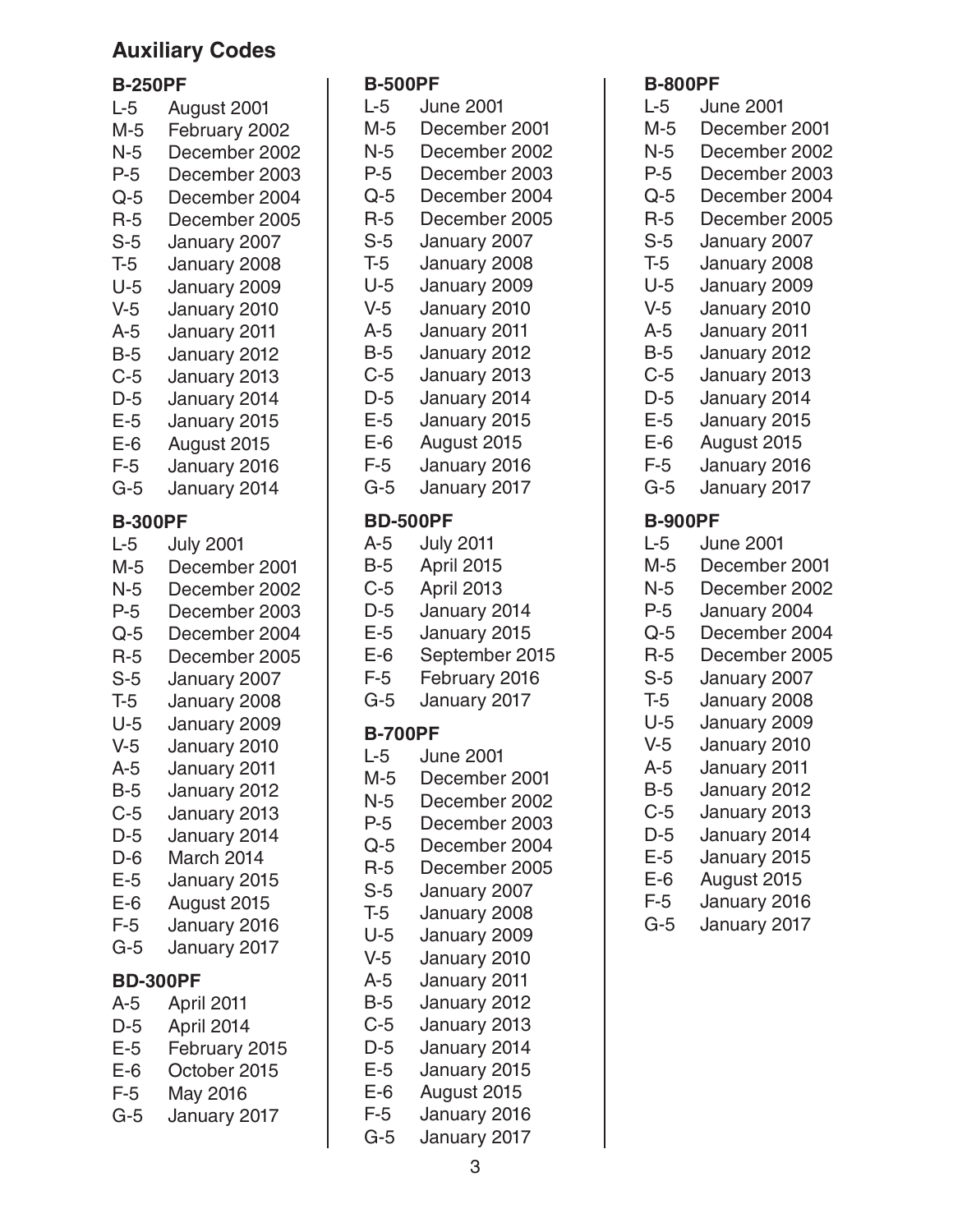### **Auxiliary Codes Continued**

### **B-300SF**

| $L-5$           | <b>June 2001</b> |
|-----------------|------------------|
| M-5             | December 2001    |
| N-5             | December 2002    |
| $P-5$           | December 2003    |
| $Q-5$           | December 2004    |
| R-5             | December 2005    |
| $S-5$           | January 2007     |
| $T-5$           | January 2008     |
| U-5             | January 2009     |
| V-5             | February 2010    |
| A-5             | January 2011     |
| $B-5$           | January 2012     |
| $C-5$           | January 2013     |
| $D-5$           | January 2014     |
| D-6             | February 2014    |
| $E-5$           | January 2015     |
| $E-6$           | August 2015      |
| $F-5$           | January 2016     |
| $G-5$           | January 2017     |
| <b>BD-300SF</b> |                  |
| A-5             | April 2011       |
| D-5             | April 2014       |
|                 |                  |

- E-5 February 2015 E-6 October 2015
- F-5 October 2016
- G-5 February 2017

### **B-500SF**

| L-5             | <b>June 2001</b> |  |  |  |  |  |  |  |  |
|-----------------|------------------|--|--|--|--|--|--|--|--|
| M-5             | December 2001    |  |  |  |  |  |  |  |  |
| N-5             | December 2002    |  |  |  |  |  |  |  |  |
| P-5             | December 2003    |  |  |  |  |  |  |  |  |
| $Q-5$           | December 2004    |  |  |  |  |  |  |  |  |
| R-5             | December 2005    |  |  |  |  |  |  |  |  |
| $S-5$           | January 2007     |  |  |  |  |  |  |  |  |
| $T-5$           | January 2008     |  |  |  |  |  |  |  |  |
| U-5             | January 2009     |  |  |  |  |  |  |  |  |
| $V-5$           | January 2010     |  |  |  |  |  |  |  |  |
| $A-5$           | January 2011     |  |  |  |  |  |  |  |  |
| B-5             | January 2012     |  |  |  |  |  |  |  |  |
| C-5             | January 2013     |  |  |  |  |  |  |  |  |
| D-5             | January 2014     |  |  |  |  |  |  |  |  |
| E-5             | January 2015     |  |  |  |  |  |  |  |  |
| E-6             | August 2015      |  |  |  |  |  |  |  |  |
| F-5             | January 2016     |  |  |  |  |  |  |  |  |
| G-5             | January 2017     |  |  |  |  |  |  |  |  |
| <b>BD-500SF</b> |                  |  |  |  |  |  |  |  |  |

- A-5 April 2011
- B-5 March 2012
- C-5 May 2013
- D-5 February 2014
- E-5 May 2015
- E-6 August 2015
- F-5 June 2016
- G-5 March 2017

### **B-700SF**

- L-5 September 2001 M-5 December 2001
- N-5 December 2002
- P-5 December 2003
- Q-5 December 2004
- R-5 December 2005
- S-5 January 2007
- T-5 January 2008
- U-5 January 2009
- V-5 January 2010
- A-5 January 2011
- B-5 January 2012
- C-5 January 2013
- D-5 January 2014
- E-5 January 2015
- E-6 August 2015
- F-5 January 2016
- G-5 January 2017

### **B-800SF**

- L-5 September 2001
- M-5 December 2001
- N-5 December 2002
- P-5 December 2003
- Q-5 December 2004
- R-5 December 2005
- S-5 January 2007
- T-5 January 2008
- U-5 January 2009
- V-5 January 2010
- A-5 January 2011
- B-5 January 2012
- C-5 January 2013
- D-5 January 2014
- E-5 January 2015
- E-6 August 2015
- F-5 January 2016
- G-5 January 2017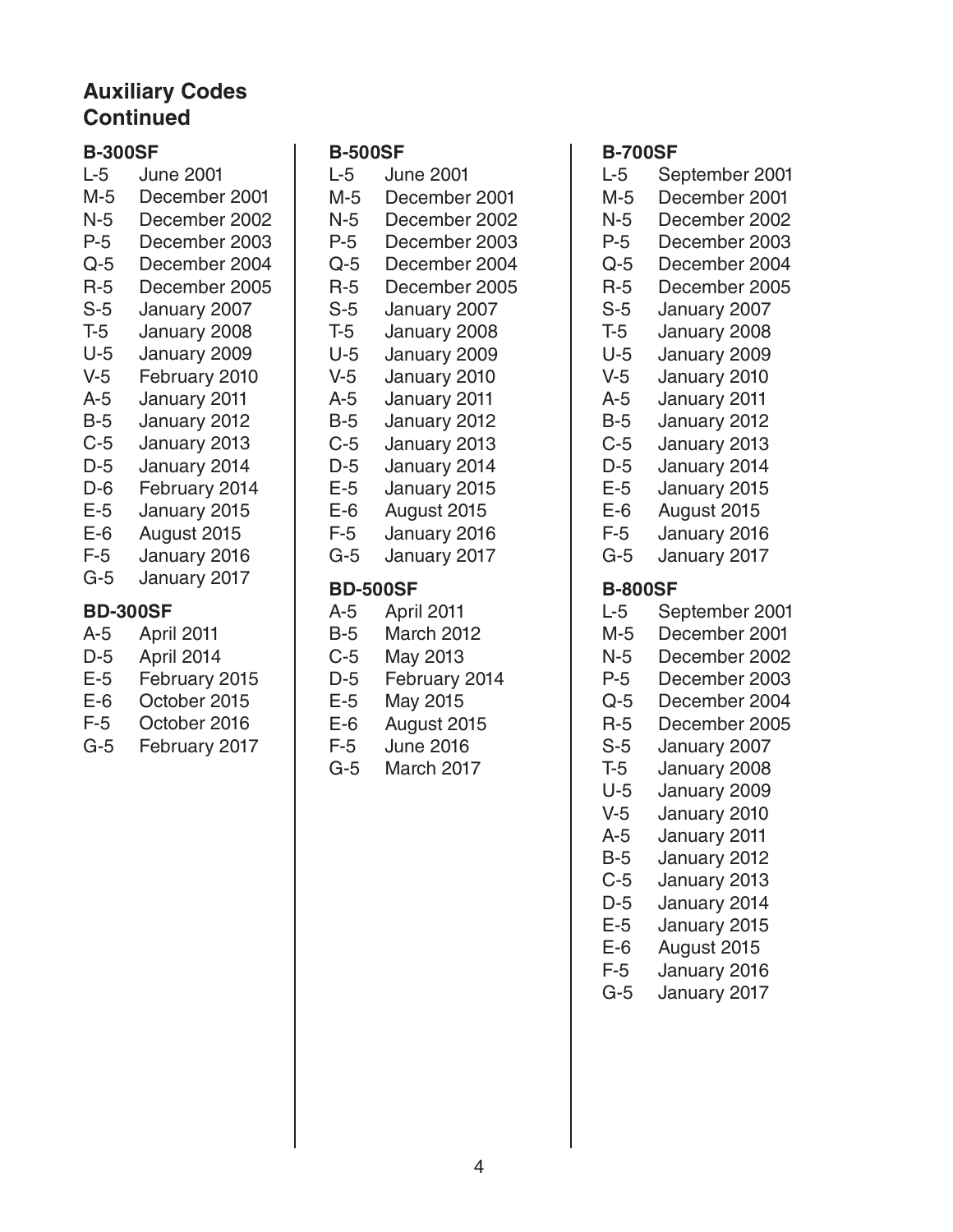### **Auxiliary Codes Continued**

### **B-900SF**

L-5 June 2001 M-5 December 2001<br>N-5 January 2003 N-5 January 2003<br>P-5 December 200 December 2003 Q-5 December 2004 R-5 December 2005 S-5 January 2007<br>T-5 January 2008 January 2008 U-5 January 2009 V-5 January 2010 A-5 January 2011 B-5 January 2012 C-5 January 2013<br>D-5 January 2014 January 2014 E-5 January 2015 E-6 August 2015 F-5 January 2016 G-5 January 2017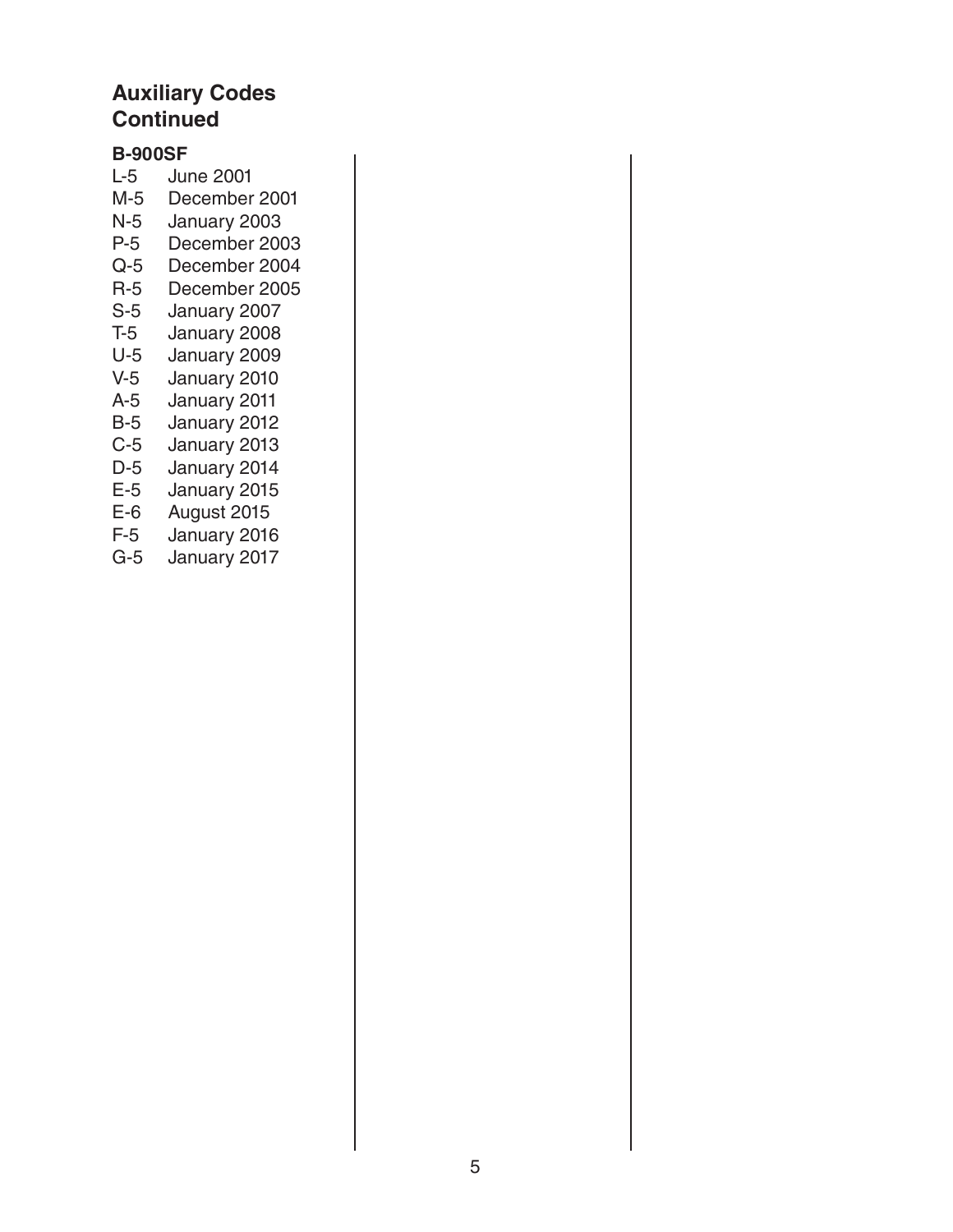### <span id="page-5-0"></span>**Auxiliary Code Breakdown**

The auxiliary code is the first two characters in the serial number. The first character indicates the year. Years progress or regress in alphabetical order. The series runs from "A" through "V" and the letters "I" and "O" are skipped. The second character indicates significant part changes within a year. Base is "5" and this number advances for each change. In cases where there is a letter in parentheses, this designates the month. This is the last character in the serial number. The series runs from "(A)" through "(M)" and the letter "(I)" is skipped. This designation is only included when identifying a parts change within an auxiliary code.

### **Note About Ordering Parts**

Most assemblies cannot be ordered as complete units; parts in the assemblies generally must be ordered separately.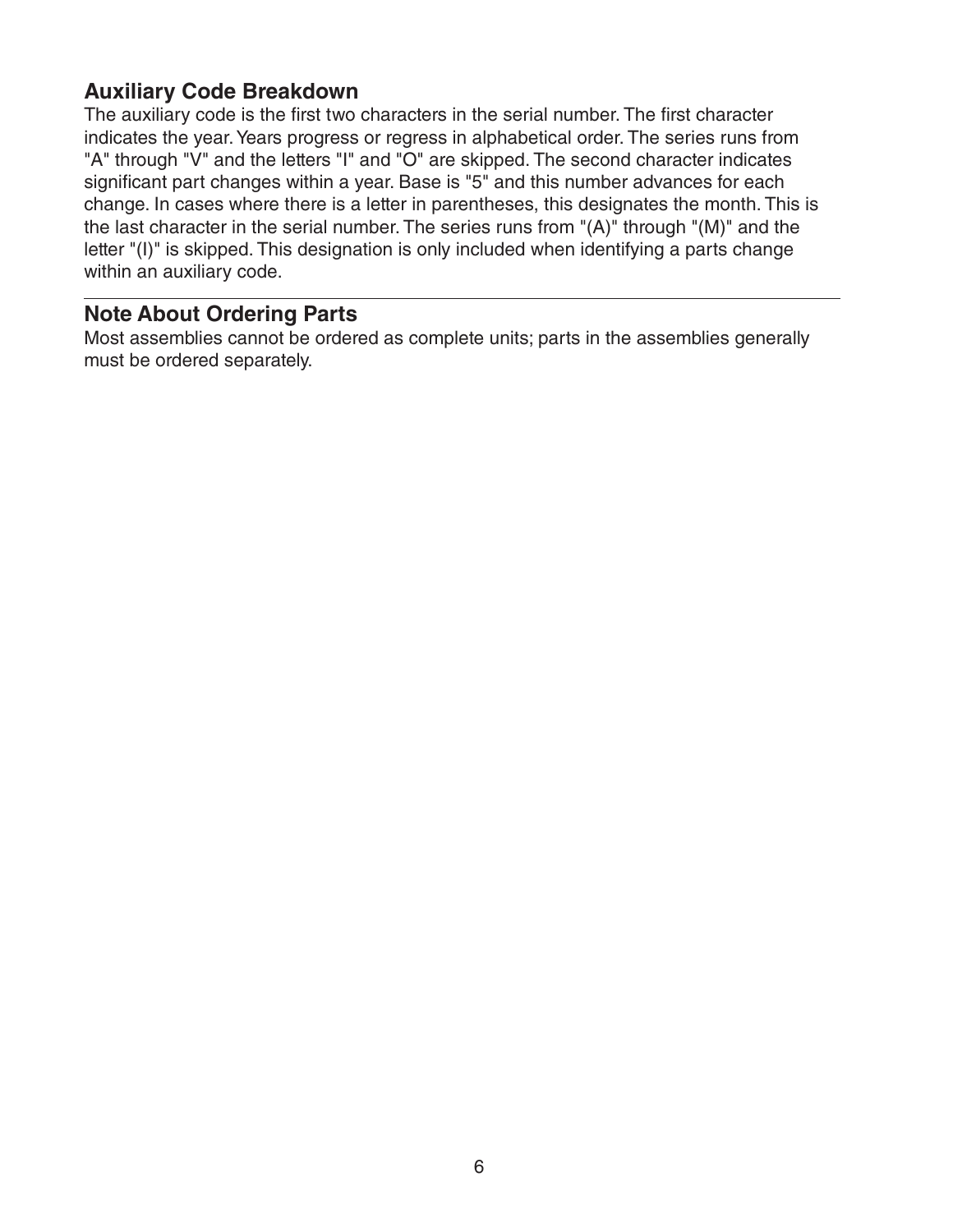### <span id="page-6-0"></span>**A. Storage Bin B-\_\_\_PF, BD-\_\_\_PF, B-\_\_\_SF, BD-\_\_\_SF** L-5 to G-5

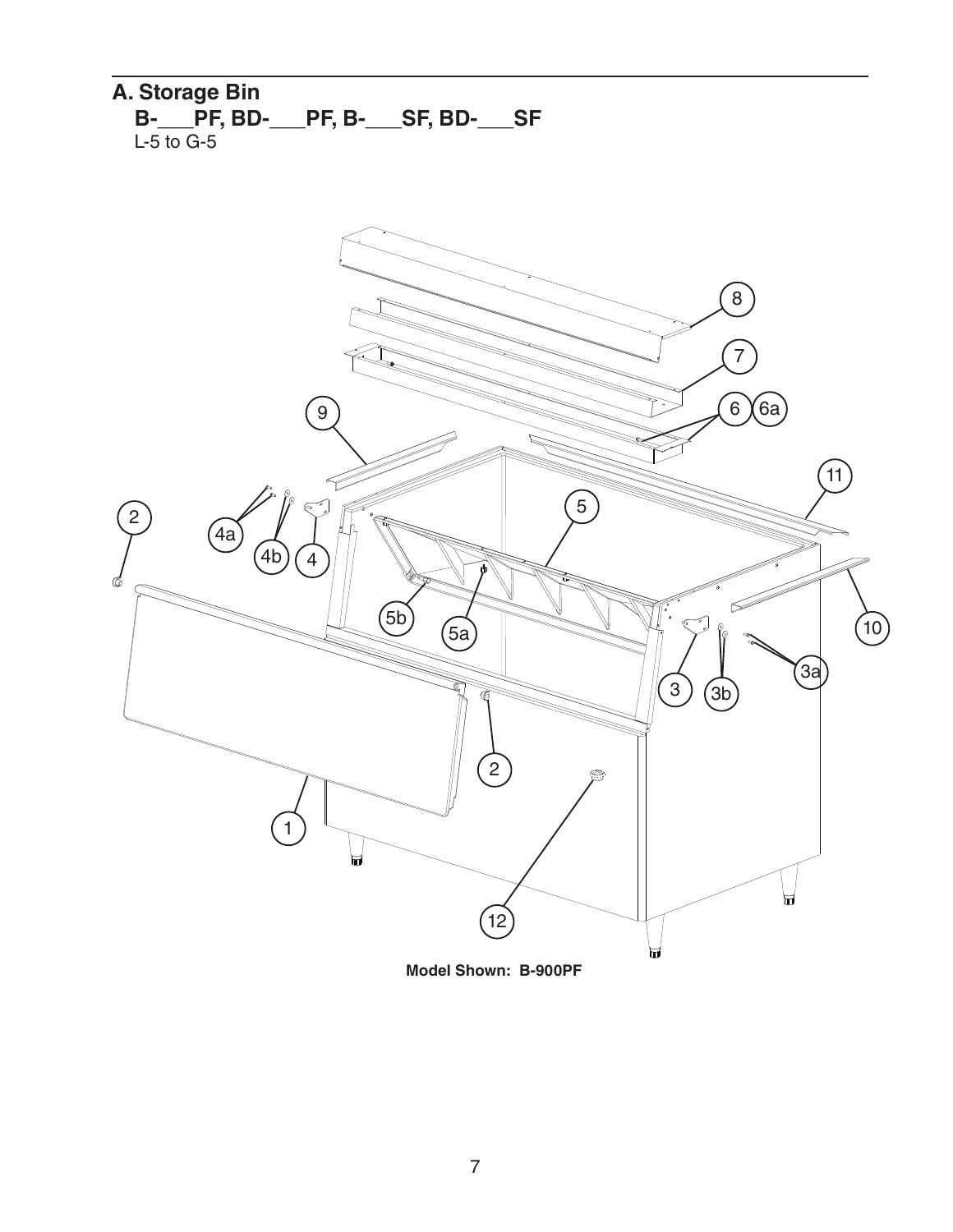|                | <b>Title: A.Storage Bin</b><br>Model: B- | PF, BD-<br>PF, B-         | SF, BD-        | <b>SF</b>              |                          |                |                |  |  |  |  |  |
|----------------|------------------------------------------|---------------------------|----------------|------------------------|--------------------------|----------------|----------------|--|--|--|--|--|
|                |                                          |                           |                | <b>Required Number</b> |                          |                |                |  |  |  |  |  |
|                |                                          |                           |                | $L-5$                  | $U-5$                    |                |                |  |  |  |  |  |
|                |                                          |                           |                | to                     | (D)                      | $A-5$          | $D-6$          |  |  |  |  |  |
| Index          |                                          | Material or               |                | $U-5$                  | to                       | to             | to             |  |  |  |  |  |
| No.            | Description                              | Model Number Part Number  |                | (C)                    | $V-5$                    | $D-5$          | $G-5$          |  |  |  |  |  |
| 1              | Bin Door (includes item 2)               | <b>B-250PF</b>            | HS-2144        | 1                      | 1.                       | 1              | 1              |  |  |  |  |  |
|                |                                          | <b>B-500PF/SF</b>         |                |                        |                          |                |                |  |  |  |  |  |
|                |                                          | BD-500PF/SF               |                |                        |                          | 1              | 1              |  |  |  |  |  |
|                |                                          | B-300PF/SF                | HS-2143        | $\mathbf{1}$           | 1                        | 1              | 1              |  |  |  |  |  |
|                |                                          | BD-300PF/SF               |                |                        |                          | 1              | 1              |  |  |  |  |  |
|                |                                          | <b>B-700PF/SF</b>         | HS-2140        | 1                      | 1                        | $\mathbf{1}$   | 1              |  |  |  |  |  |
|                |                                          | B-800PF/SF                | <b>HS-2141</b> | $\mathbf{1}$           | 1                        | 1              | 1              |  |  |  |  |  |
|                |                                          | B-900PF/SF                | <b>HS-2142</b> | 1                      | 1                        | $\mathbf{1}$   | 1              |  |  |  |  |  |
| $\mathbf{2}$   | <b>Bushing</b>                           |                           | 4A2582-01      | $\overline{c}$         |                          |                |                |  |  |  |  |  |
|                |                                          |                           | 4A3914-01      |                        | 2                        | 2              | $\mathbf{2}$   |  |  |  |  |  |
| 3              | <b>Right Hinge</b>                       |                           | 3A0105G01      | 1                      | $\overline{\phantom{a}}$ |                |                |  |  |  |  |  |
|                |                                          |                           | 3A3725G01      |                        | 1                        | $\mathbf{1}$   | 1              |  |  |  |  |  |
| 3a             | Hex Head Bolt                            | $5\times14$ , SS          | 7B02-0514      | $\overline{c}$         | $\overline{c}$           | $\overline{2}$ | $\overline{2}$ |  |  |  |  |  |
| 3b             | Washer                                   |                           | 4A0198-01      | $\overline{2}$         | 2                        | $\overline{2}$ | $\overline{2}$ |  |  |  |  |  |
| $\overline{4}$ | Left Hinge                               |                           | 3A0106G01      | $\mathbf{1}$           |                          |                |                |  |  |  |  |  |
|                |                                          |                           | 3A3726G01      |                        | 1                        | 1              | 1              |  |  |  |  |  |
| 4a             | Hex Head Bolt                            | 5×14, SS                  | 7B02-0514      | $\overline{2}$         | 2                        | $\overline{2}$ | $\overline{2}$ |  |  |  |  |  |
| 4 <sub>b</sub> | Washer                                   |                           | 4A0198-01      | $\sqrt{2}$             | 2                        | $\overline{c}$ | $\overline{c}$ |  |  |  |  |  |
| 5              | <b>Baffle</b>                            | <b>B-250PF</b>            | 104322-01      | 1                      | 1                        | 1              | 1              |  |  |  |  |  |
|                |                                          | <b>B-500PF/SF</b>         |                |                        |                          |                |                |  |  |  |  |  |
|                |                                          | BD-500PF/SF               |                |                        |                          | 1              | $\mathbf{1}$   |  |  |  |  |  |
|                |                                          | <b>B-300PF/SF</b>         | 104391-01      | 1                      | 1                        | $\mathbf{1}$   | 1              |  |  |  |  |  |
|                |                                          | BD-300PF/SF               |                |                        |                          | $\mathbf{1}$   | 1              |  |  |  |  |  |
|                |                                          | B-700PF/SF                | 104323-01      | 1                      | 1                        | 1              | 1              |  |  |  |  |  |
|                |                                          | B-800PF/SF                | 105012-01      | 1                      | 1                        | $\mathbf{1}$   | 1              |  |  |  |  |  |
|                |                                          | B-900PF/SF                | 104324-02      | $\mathbf{1}$           | 1                        | 1              | $\mathbf{1}$   |  |  |  |  |  |
| 5a             | Thumbscrew                               | <b>B-250PF</b>            | 415949G12      | $\mathbf{2}$           | 2                        | $\overline{2}$ | $\overline{c}$ |  |  |  |  |  |
|                |                                          | B-300PF/SF                |                |                        |                          |                |                |  |  |  |  |  |
|                |                                          | BD-300PF/SF<br>B-500PF/SF |                |                        |                          |                |                |  |  |  |  |  |
|                |                                          | BD-500PF/SF               |                |                        |                          |                |                |  |  |  |  |  |
|                |                                          | B-700PF/SF                |                | 3                      | 3                        | 3              | 3              |  |  |  |  |  |
|                |                                          | <b>B-800PF/SF</b>         |                | 4                      | 4                        | 4              | 4              |  |  |  |  |  |
|                |                                          | B-900PF/SF                |                |                        |                          |                |                |  |  |  |  |  |
| 5b             | Thumbscrew                               |                           | 434168G01      | $\overline{c}$         | $\overline{c}$           | $\overline{2}$ | $\mathbf{2}$   |  |  |  |  |  |
| 6              | Front Frame                              | <b>B-250PF</b>            | 3A0420-01      | 1                      | 1.                       | 1              | 1.             |  |  |  |  |  |
|                |                                          | <b>B-500PF/SF</b>         |                |                        |                          |                |                |  |  |  |  |  |
|                |                                          | B-300PF/SF                | 3A8180-01      |                        |                          |                | 1              |  |  |  |  |  |
|                |                                          | BD-300PF/SF               | 3A6594-01      |                        |                          | 1              | 1              |  |  |  |  |  |
|                |                                          | BD-500PF/SF               | 3A6594-02      |                        |                          | 1              | 1              |  |  |  |  |  |
|                |                                          | B-700PF/SF                | 3A0446-01      | 1                      | 1                        | $\mathbf{1}$   | 1              |  |  |  |  |  |
|                |                                          | B-800PF/SF                | 3A0447-01      | 1                      | 1                        | 1              | 1.             |  |  |  |  |  |
|                |                                          | B-900PF/SF                | 3A0447-02      | 1                      | 1                        | 1              | 1              |  |  |  |  |  |
| 6a             | Hex Head Tapping Screw                   |                           | 7B03I0834      | $\overline{c}$         | $\overline{c}$           | $\overline{c}$ | $\mathbf{2}$   |  |  |  |  |  |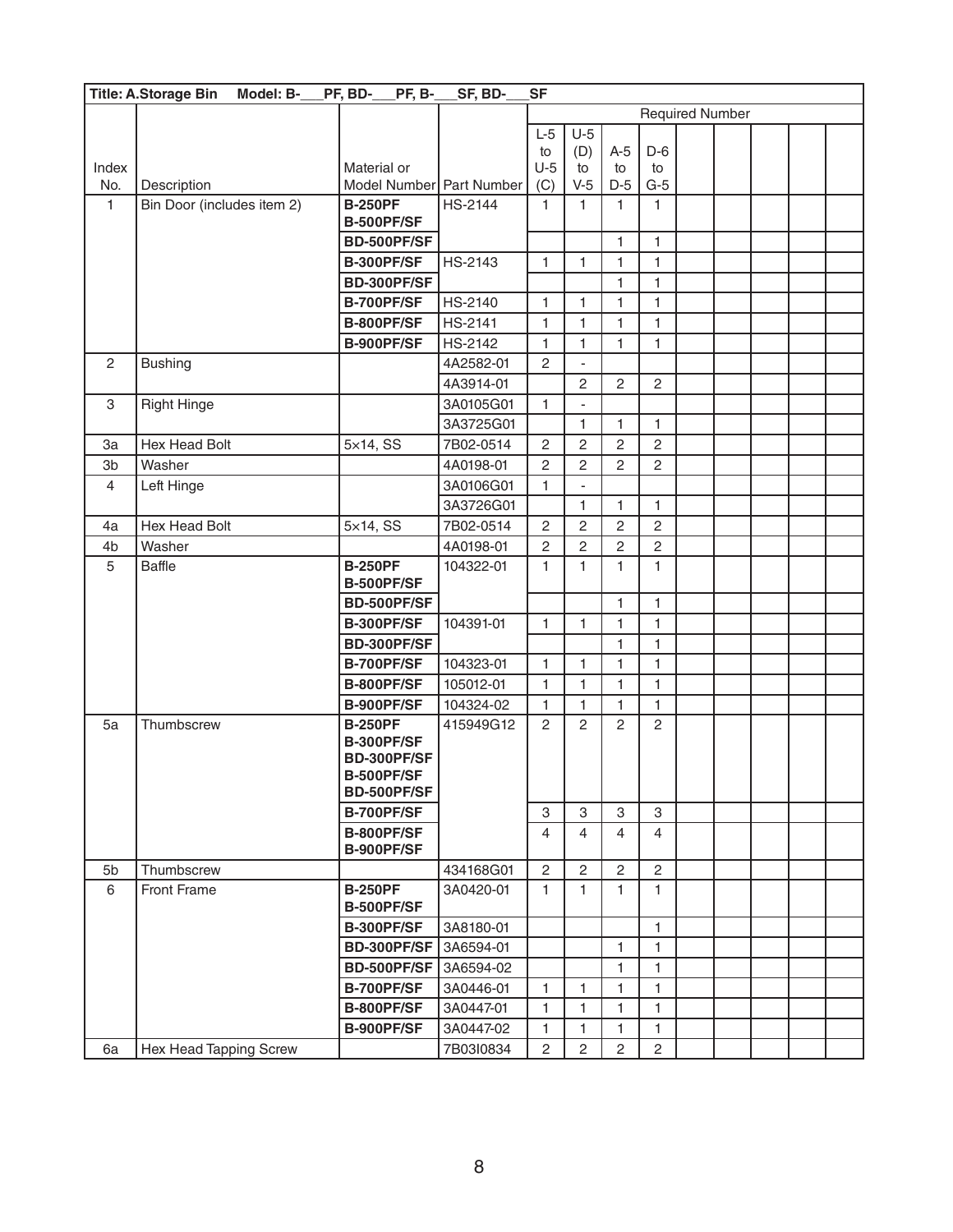|                | <b>Title: A.Storage Bin</b><br>Model: B- | PF, BD-<br><b>PF, B-</b>                                                                           | SF, BD-   | <b>SF</b>    |              |              |                          |  |  |  |
|----------------|------------------------------------------|----------------------------------------------------------------------------------------------------|-----------|--------------|--------------|--------------|--------------------------|--|--|--|
|                |                                          |                                                                                                    |           |              |              |              | <b>Required Number</b>   |  |  |  |
|                |                                          |                                                                                                    |           | $L-5$        | $U-5$        |              |                          |  |  |  |
|                |                                          |                                                                                                    |           | to           | (D)          | $A-5$        | $D-6$                    |  |  |  |
| Index          |                                          | Material or                                                                                        |           | $U-5$        | to           | to           | to                       |  |  |  |
| No.            | Description                              | Model Number Part Number                                                                           |           | (C)          | $V-5$        | $D-5$        | $G-5$                    |  |  |  |
| $\overline{7}$ | Front Frame Cover                        | <b>B-250PF</b><br><b>B-500PF/SF</b>                                                                | 324625-01 | $\mathbf{1}$ | 1            | 1            | 1                        |  |  |  |
|                |                                          | <b>B-300PF/SF</b>                                                                                  | 324617-01 | $\mathbf{1}$ | 1            | 1            | 1                        |  |  |  |
|                |                                          | <b>B-700PF/SF</b>                                                                                  | 3A0155-01 | $\mathbf{1}$ | 1            | 1            | $\mathbf{1}$             |  |  |  |
|                |                                          | B-800PF/SF                                                                                         | 325510-01 | $\mathbf{1}$ | 1            | 1            | $\mathbf{1}$             |  |  |  |
|                |                                          | B-900PF/SF                                                                                         | 324619-01 | $\mathbf{1}$ | 1            | 1            | $\mathbf{1}$             |  |  |  |
| 8              | <b>Top Cover</b>                         | <b>B-250PF</b><br><b>B-500PF/SF</b>                                                                | 3A0157-01 | $\mathbf{1}$ | $\mathbf{1}$ | 1            | $\mathbf{1}$             |  |  |  |
|                |                                          | B-300PF/SF                                                                                         | 3A0156-01 | $\mathbf{1}$ | 1            | 1            | $\overline{\phantom{a}}$ |  |  |  |
|                |                                          |                                                                                                    | 3A8189-01 |              |              |              | $\mathbf{1}$             |  |  |  |
|                |                                          | BD-300PF/SF                                                                                        | 3A6538-01 |              |              | $\mathbf{1}$ | $\mathbf{1}$             |  |  |  |
|                |                                          | BD-500PF/SF                                                                                        | 3A6537-01 |              |              | 1            | $\mathbf{1}$             |  |  |  |
|                |                                          | <b>B-700PF/SF</b>                                                                                  | 3A0158-01 | $\mathbf{1}$ | 1            | 1            | $\mathbf{1}$             |  |  |  |
|                |                                          | B-800PF/SF                                                                                         | 2A0106-01 | $\mathbf{1}$ | $\mathbf{1}$ | $\mathbf{1}$ | $\mathbf{1}$             |  |  |  |
|                |                                          | B-900PF/SF                                                                                         | 2A0107-01 | $\mathbf{1}$ | $\mathbf{1}$ | $\mathbf{1}$ | $\mathbf{1}$             |  |  |  |
| $9\,$          | <b>Right Bin Cap</b>                     | <b>B-250PF</b><br><b>B-300PF/SF</b><br>B-500PF/SF<br>B-700PF/SF<br>B-800PF/SF<br>B-900PF/SF        | 3A7473-01 |              |              |              | $\mathbf{1}$             |  |  |  |
| 10             | Left Bin Cap                             | <b>B-250PF</b><br><b>B-300PF/SF</b><br><b>B-500PF/SF</b><br>B-700PF/SF<br>B-800PF/SF<br>B-900PF/SF | 3A7474-01 |              |              |              | 1                        |  |  |  |
| 11             | Back Bin Cap                             | <b>B-250PF</b><br><b>B-500PF/SF</b>                                                                | 3A7475-02 |              |              |              | 1                        |  |  |  |
|                |                                          | <b>B-300PF/SF</b>                                                                                  | 3A7475-01 |              |              |              | $\mathbf{1}$             |  |  |  |
|                |                                          | B-700PF/SF                                                                                         | 3A7475-03 |              |              |              | $\mathbf{1}$             |  |  |  |
|                |                                          | B-800PF/SF                                                                                         | 3A7475-05 |              |              |              | 1                        |  |  |  |
|                |                                          | B-900PF/SF                                                                                         | 3A7475-04 |              |              |              | 1                        |  |  |  |
| 12             | Drain Cap                                |                                                                                                    | 322015-01 | $\mathbf{1}$ | 1            | 1            | $\mathbf{1}$             |  |  |  |